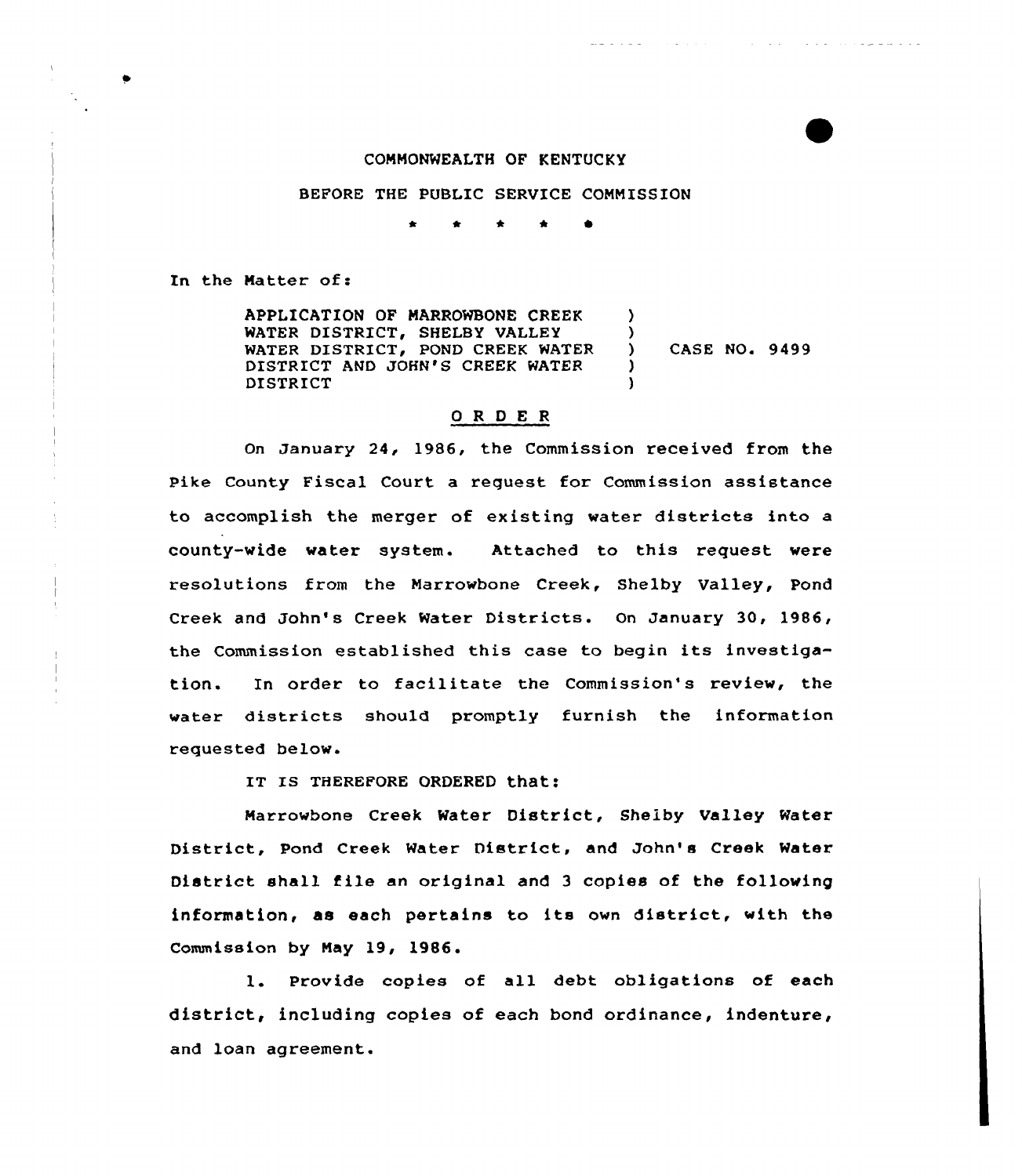2. Provide <sup>a</sup> list of the holder of each debt of the districts and the name and address of the agent to whom payments are made. In addition, the list shall state the outstanding amount due, the final retirement date, and the present payment status of each debt.

3. Provide <sup>a</sup> copy of audit performed by an independent CPA, or by the auditor of public accounts, as provided by KRS 65.065.

4. Provide copies of all County Judge or Fiscal Court Orders establishing each district and defining its boundaries.

IT IS FURTHER ORDERED that:

John's Creek shall state whether it provides water service to any customers, whether it operates any facilities, or whether it has any employees.

IT IS FURTHER ORDERED that:

Shelby Valley shall provide a billing analysis in the manner illustrated by the example in Exhibit A.

IT IS FURTHER ORDERED that:

القاريق مقامة القائدة والمنابي والمتحدث والمتحدث

and dependence of the control

The Districts shall file a joint report with the Commission outlining the proposed schedule of events regarding the merger. The report shall include the dates of any proposed construction, the date and manner of any proposed debt consolidation, the date of any proposed boundary modification or adjustment, and an opinion by a recognized bond counsel as to the most expedient manner of

 $-2-$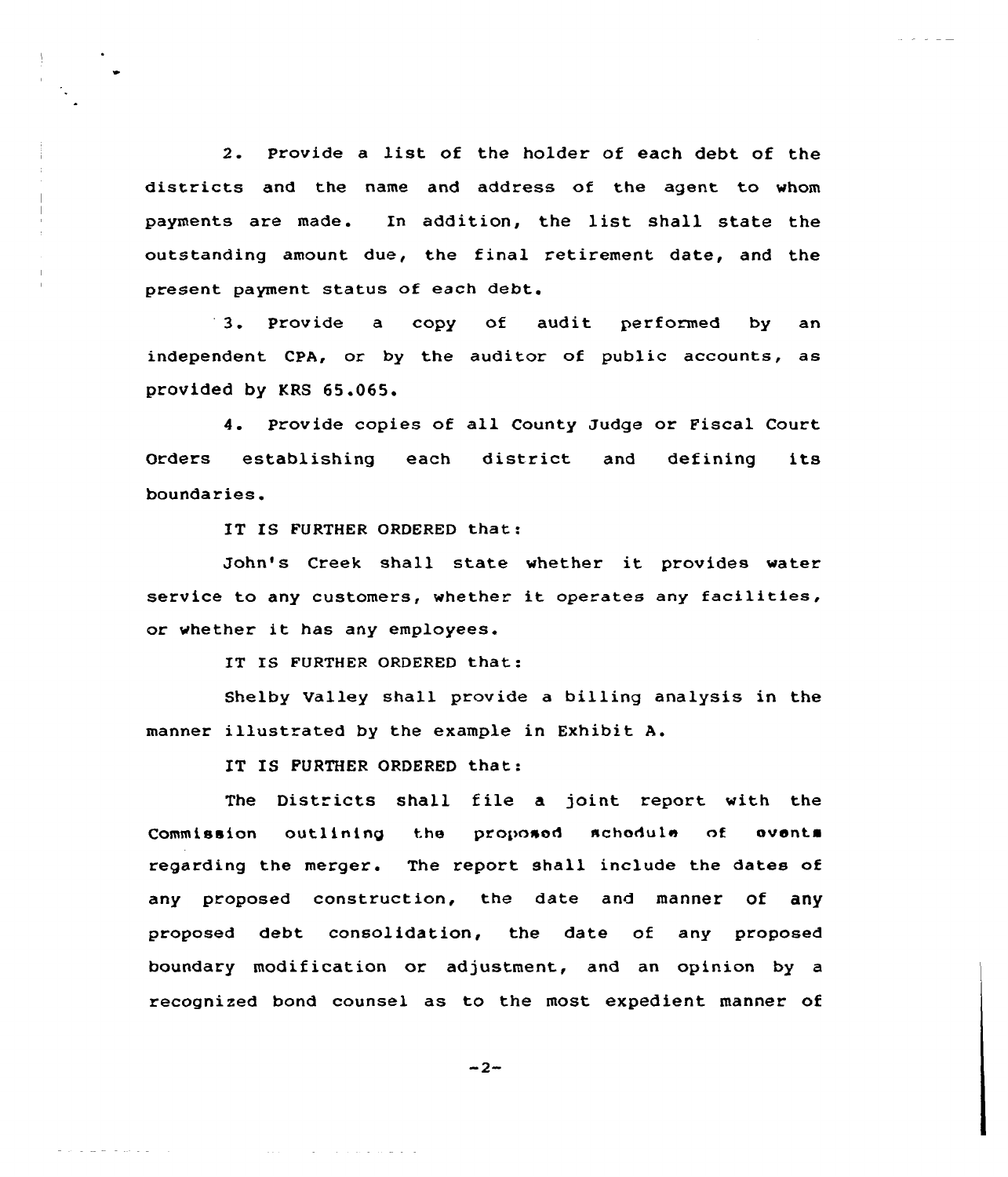effecting an acceptable merger under the conditions of the existing bond ordinances of all four district.

Done at Frankfort, Kentucky, this 17th day of April, 1986.

PUBLIC SERVICE COMMISSION

 $\frac{1}{2}$ Vice Chairman

Williams

ATTEST:

Secretary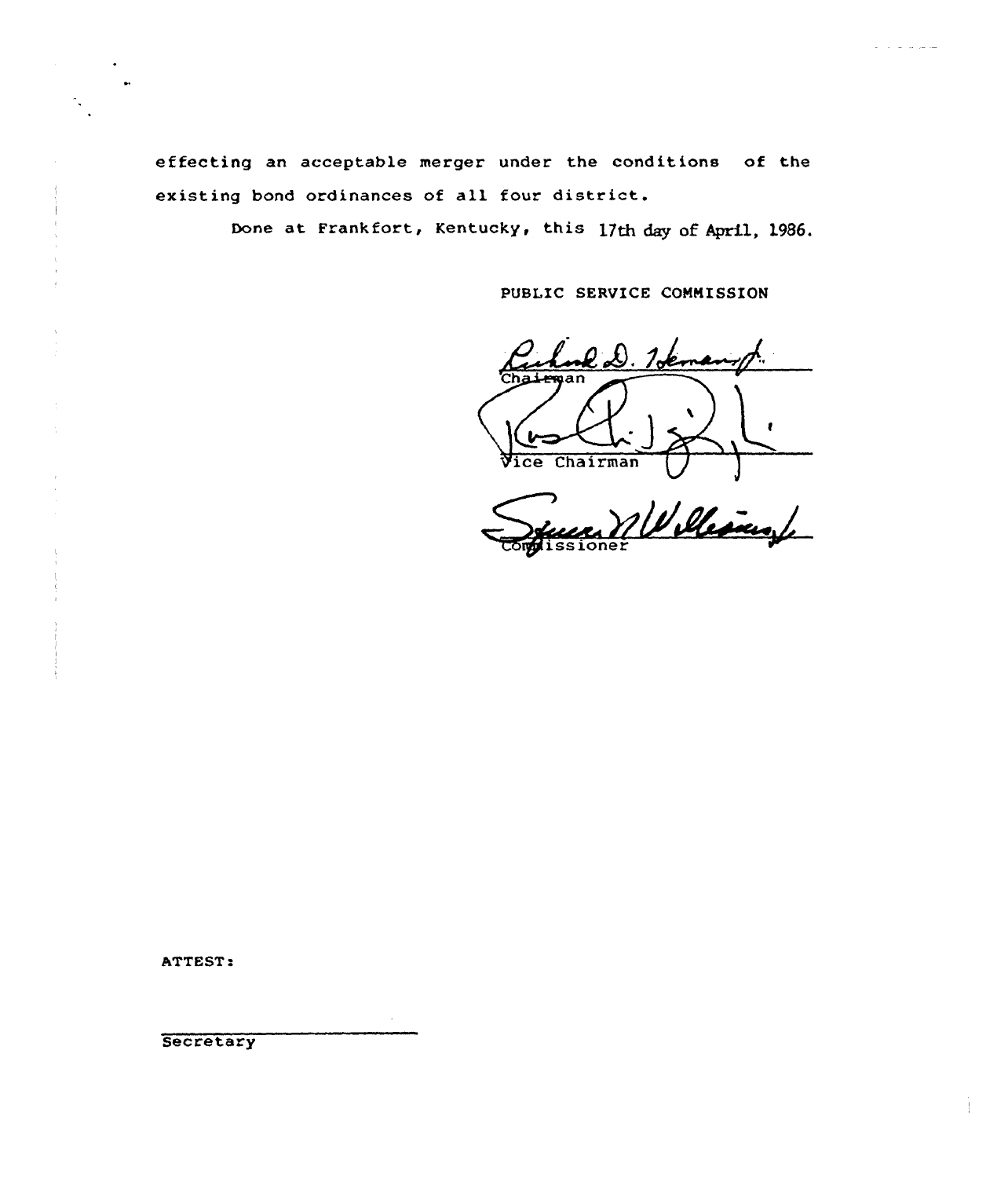### EXHIBIT A

 $\frac{1}{\sqrt{2}}\sum_{i=1}^{n} \frac{1}{i} \sum_{j=1}^{n} \frac{1}{j} \sum_{j=1}^{n} \frac{1}{j} \sum_{j=1}^{n} \frac{1}{j} \sum_{j=1}^{n} \frac{1}{j} \sum_{j=1}^{n} \frac{1}{j} \sum_{j=1}^{n} \frac{1}{j} \sum_{j=1}^{n} \frac{1}{j} \sum_{j=1}^{n} \frac{1}{j} \sum_{j=1}^{n} \frac{1}{j} \sum_{j=1}^{n} \frac{1}{j} \sum_{j=1}^{n} \frac{1}{j} \sum_{j=1$ 

 $\frac{1}{4}$ 

 $\mathcal{L}_{\mathcal{C}}$  and  $\mathcal{L}_{\mathcal{C}}$  and  $\mathcal{L}_{\mathcal{C}}$  and  $\mathcal{L}_{\mathcal{C}}$ 

- 1. Using tally marks, record the usage shown on each bill in the appropriate usage level on the tally sheet. Usage from 0-100 gallon would be recorded in the 100 level; from 101-200 gallons in the <sup>200</sup> level, etc.
- 2. when this is completed, count the tally marks. This would represent the number of<br>bills at each level.
- 3. Multiply the usage level by the number of bills (100 gallons <sup>x</sup> <sup>25</sup> bills} to arrive at the total usage at each level.
- 4. Oivide the usage and bills into sections that coincide with present and/or proposed cate schedule (1st 2000 gallons, next 2000 gallons, next 2000 gallons, next 44,000 gallons. etc.}
- 5. Add the bills and usage in each section and<br>enter the totals in columns 2 and 3, respectively, of the "usage table by rate increment."

Once these initial steps are done, I believe you will be able to complete the billing analysis according to the instructions contained in the enclosure titled "Billing Ana1ys is. "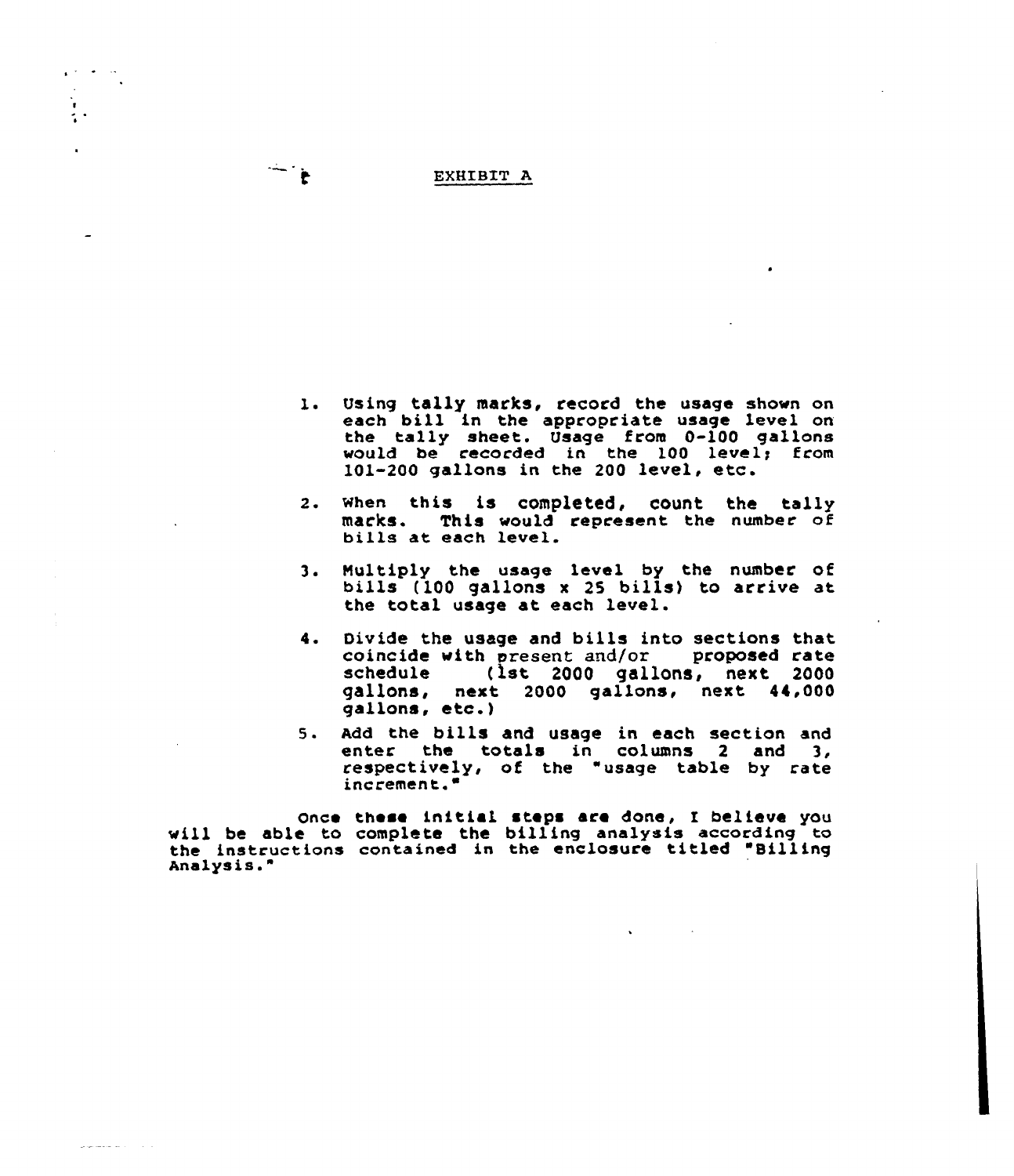## BILLING ANALYSIS

The billing analysis is the chart reflecting the usage by the customers as well as the revenue generated by a specific level of rates. A billing analysis of both the current and proposed rates is mandatory for analysis of a rate filing. The following is a step-by-step description<br>which may be used to complete the billing analysis. A which may be used to complete the billing analysis. completed sample of a biling analysis is also included.

a. Usage Table (Usage by Rate Increment)

Information needed to complete the usage table should be obtained from the meter books or other available usage<br>records. The usage table is used to spread total usage<br>into the proper incremental rate step. Initial the proper incremental rate step. recording of usage should be in 100 gallon increments. where there are only a few very large users or contract customers, actual usage should be used. Usage between 0-100 gallons should be shown as 100, between 101-200 as 200, etc. The usages and customers are then combined for purposes of the usage table as follows:

Column No. <sup>1</sup> is the incremental steps in the present or proposed rate schedule for which the analysis is being<br>made. Column No. 2 is the number of bills in each column No. 2 is the number of bills in each incremental rate step. Column No. 3 is the total<br>gallons used in each incremental rate step. Columns gallons used in each incremental rate step. Nos. 4, 5, 6, 7, <sup>8</sup> and <sup>9</sup> are labeled to correspond to the incremental rate steps shown in Column No. <sup>1</sup> and contains the actual number of gallons used in each incremental rate step.

Example for completing Usage Table is as follows:

Column No. <sup>1</sup> is incremental rate steps.

Columns  $N_0$ ,  $2$  and  $3$  are completed by using information obtained from usage records.

Columns No. 4, 5, 6, 1, 8, and <sup>9</sup> are completed by the following steps:

Step 1: 1st 2,000 gallons minimum bill rate level 432 Bills 518,400 gallons used All bills use 2,000 gallons or less, therefore, all usage is recorded in Column 4.

 $\ddot{\bullet}$ 

 $\sim$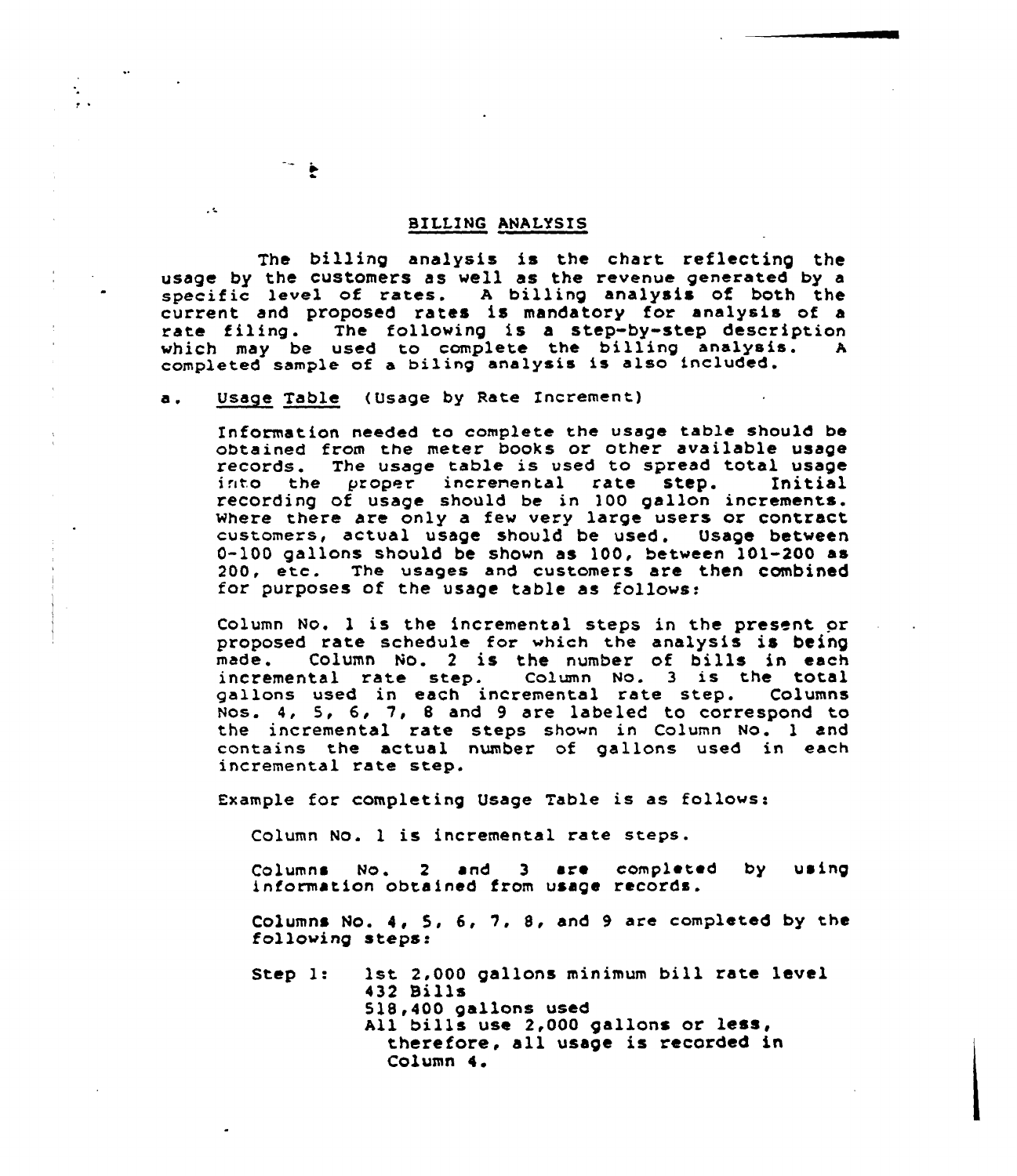| Step $2:$ |              | Next 3,000 gallons rate level<br>1,735 Bills                                                                                                                                                                                                                                                                                                                                                                                                                                                                   |
|-----------|--------------|----------------------------------------------------------------------------------------------------------------------------------------------------------------------------------------------------------------------------------------------------------------------------------------------------------------------------------------------------------------------------------------------------------------------------------------------------------------------------------------------------------------|
|           | $\mathbf{f}$ | 4,858,000 gallons used<br>1st 2,000 minimum x 1.735 bills = 3,470,000<br>gallons - record in Column 4<br>Next 3,000 gallons - remainder of water over<br>$2,000 = 1,388,000 - record in Column 5$                                                                                                                                                                                                                                                                                                              |
| Step $3:$ |              | Next 10,000 gallons rate level<br>1,830 Bills<br>16,268,700 gallons used<br>$1st$ 2,000 minimum x 1,830 bills = 3,660,000<br>gallons - record in Column 4<br>Next 3,000 gallons x 1,830 bills = 5,490,000<br>gallons - record in Column 5<br>Next 10,000 gallons - remainder of water over<br>$3,000 = 7,118,700$ gallons - record in<br>Column 6                                                                                                                                                              |
| Step 4:   |              | Next 25,000 gallons rate level<br>650 bills<br>15,275,000 gallons used<br>$1st$ 2,000 minimum x 650 bills = 1,300,000<br>gallons record in Column 4<br>Next 3,000 gallons x 650 bills = 1,950,000<br>gallons record in Column 5<br>Next 10,000 gallons x 650 bills = 6,500,000<br>gallons - record in Column 6<br>Next 25,000 gallons - remainder of water over<br>$10,000$ gallons = 5,525,000 gallons - record<br>in Column 7                                                                                |
| Step 5:   |              | Over 40,000 gallons rate level<br>153 bills<br>9,975,600 gallons used<br>1st 2,000 minimum x 153 bills = 306,000<br>gallons - record in Column 4<br>Next 3,000 gallons x 153 bills = 459,000<br>gallons - record in Column 5<br>Next 10,000 gallons x 153 bills = 1,530,000<br>gallons - record in Column 6<br>Next 25,000 gallons x 153 bills = 3,825,000<br>gallons - record in Column 7<br>Over 40,000 gallons - remainder of water over<br>$25,000 = 3,855,600$ gallons - record in<br>Column <sub>8</sub> |

 $\bullet$ 

 $\sim 30\,M_{\odot}$ 

 $\mathcal{L}$ 

 $\bar{\lambda}$ 

 $\mathcal{L}$ 

 $\overline{a}$ 

 $\omega(\omega,\omega) = \omega(\omega,\omega) = \omega(\omega,\omega,\omega,\omega)$ 

Total each column for transfer to Revenue Step 6: Table.

 $-2-$ 

 $\lambda$  . The second contract  $\lambda$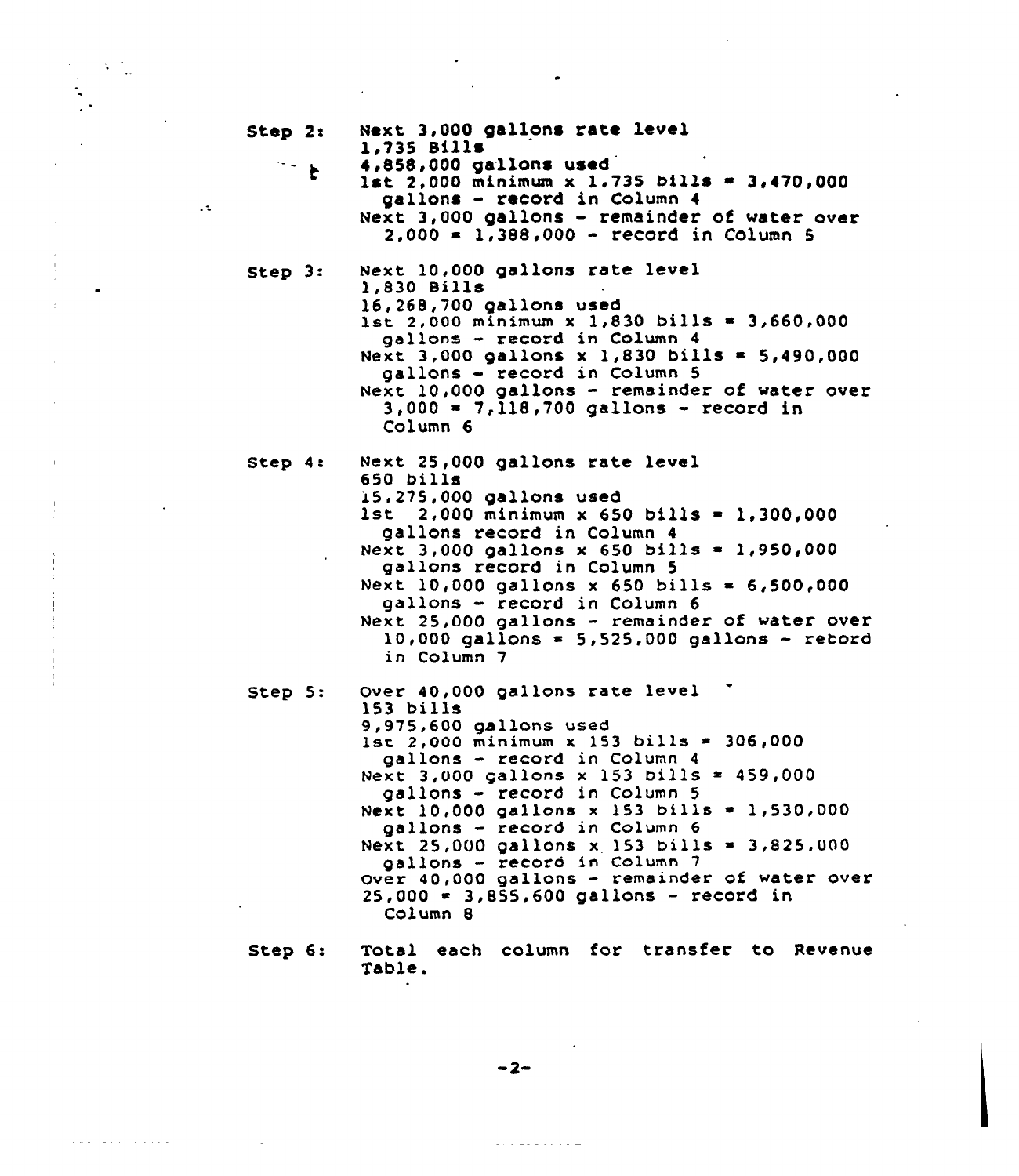#### Revenue Table (Revenue by Rate Increment) b.

 $\sim 10^4$  $\epsilon$  .  $\lambda$  .

<u>ana ara-distriktor (m. 19</u>

Revenue- Table is used to determine the revenue produced from the Usage Table. Column No. 1 is the incremental<br>grate steps in the rate schedule for which the analysis rate steps in the rate schedule for which the analysis being made. Column No. 2 indicates the total number of bills. Column No. 2 indicates the coeal humber<br>of bills. Column No. 3 is the number of gallon accumulated in each rate increment (Totals from Columns 4, 5, 6, <sup>7</sup> and <sup>S</sup> of the above usage table) . Column No. 4 is the rates to be used in determining revenue Column No. 5 contains revenue produced

Example for completing Revenue Table is as follows:

Complete Columns no. 1, <sup>2</sup> and <sup>3</sup> using informatian from Usage Table.

Complete Column No. <sup>4</sup> using rate either present or proposed.

Column No. 5 is completed by first multiplying the bills times the minimum charge.

Then, starting with the second rate increment, multiply Column No. <sup>3</sup> by Column No. <sup>4</sup> and total.